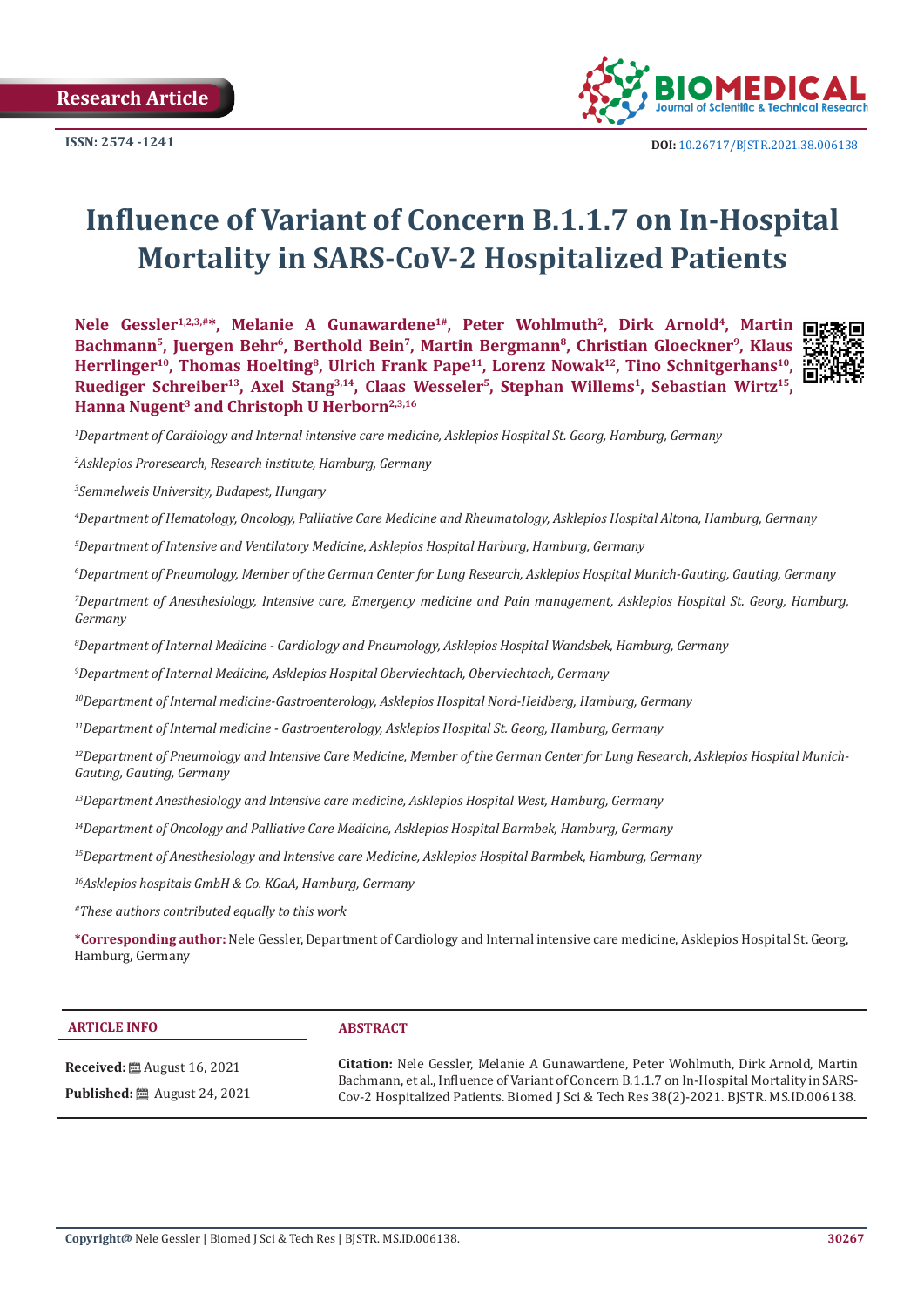# **Introduction**

Since December 2020, the COVID-19 pandemic in Germany was influenced by two new major factors: detection of new virus Variants of Concern (VOC) and the start of the vaccination campaign. This study sought to evaluate the effect of these factors on in-hospital mortality in a multicenter study. Recently published results of the CORONA-Germany study showed temporal pattern of in-hospital mortality during the year 2020, influenced mostly by patients' age [1]. At this point in time, mutations of SARS-CoV-2 did not play a role as the first German patient with a VOC (202012/1; lineage B.1.1.7) was diagnosed on December 27th, 2020. However, from this time forward, frequency of B.1.1.7 increased and led to another rise of infection numbers in Germany from February to April 2021 with an increase of hospital admissions [2]. It was reported that the B.1.1.7 variant led to higher rates of severe and/or fatal courses of the disease [3,4], but influence on in-hospital mortality of COVID-19 patients is widely unknown. At the same time, the campaign started with vaccination of the elderly population (>80 years), in particular with those living in nursing homes. From December 26th, 2020, until March 31st, 2021, five percent of the German population received full immunization [5].

## **Methods**

We conducted a multicenter, observational, prospective, epidemiological cohort study at 45 hospitals in Germany, all from the same hospital network. Design and prior results of the CORONA-Germany-Study have been published previously [1]. In the current analysis, all hospitalized SARS CoV-2 positive patients were included with a complete hospital stay until April 19th, 2021. This study sought to evaluate the influence of new VOC as well as the vaccination campaign on in-hospital mortality and on the respiratory system evaluations by capturing mortality, the need for ventilation, respiratory failure, pneumonia, and mean age across time and presenting as moving averages. The estimated proportion of mutations (based on RKI data [2]) was adjusted by weekly age means and was related to mortality using a quasibinomial model. Odds ratios and 95 % confidence intervals were shown. All p-values are two-sided. The significance level is 5%. All analyses were performed with R (R Core Team 2021).

# **Results**

A total of 10624 patients were included into the study (69+/- 18 yrs., 47% female). Overall, 2021 (19%) patients died during the hospital stay and 1558 (15%) received mechanical ventilation for a median of 168 hours (IQR: 56, 371). Pneumonia was diagnosed in 58% (n=6198) and respiratory failure in 52% (n=5476). Further relevant diagnoses were atrial fibrillation, acute renal failure, and cardiac decompensation (Table 1). Figure 1A shows rates of SARS-

CoV-2 infections caused by B.1.1.7 and daily incidences (based on RKI data [2]) in relation to hospital admissions, showing an increase of hospital admissions correlating with increasing incidences and higher rates of B.1.1.7. In-hospital mortality showed temporal variations (Figure 1B). Age of hospitalized patients decreased until the end of the study from a mean age of approximately 73 years on December 31st, 2020, to about 63 years on April 19th, 2021 (Figure 1B). Age was related to mortality (Odds ratio & 95% confidence interval per year 1.086 [1.066, 1.107], p < 0.001), whereas the variant of concern SARS-CoV-2 B.1.1.7 had no association on inhospital mortality (10% increase: 1.014 [0.990, 1.039], p = 0.254). Rates of pneumonia, respiratory failure and ventilation increased since October 2020, without a clear relationship to SARS-CoV-2 B.1.1.7.

**Table 1:** Patients characteristics of the CORONA-Germany study.

| <b>Patients Characteristic</b>            | N     | $(N = 10624)$     |  |
|-------------------------------------------|-------|-------------------|--|
| <b>Baseline</b> data                      |       |                   |  |
| Age (yrs)                                 | 10606 | $69$ ( $\pm 18$ ) |  |
| Sex (female)                              | 10624 | 5018/10624 (47)   |  |
| <b>Outcome</b> data                       |       |                   |  |
| Mortality                                 |       | 2021/10624 (19)   |  |
| Ventilation                               |       | 1558/10624 (15)   |  |
| Hours of ventilation                      | 1558  | 168 [56, 371]     |  |
| Days of hospital stay                     | 10624 | 8[4, 16]          |  |
| <b>Diagnoses</b>                          |       |                   |  |
| ARDS                                      |       | 708/10624 (6.7)   |  |
| Respiratory failure                       |       | 5476/10624 (52)   |  |
| Pneumonia                                 |       | 6198/10624 (58)   |  |
| Cardiac decompensation                    |       | 1142/10624 (11)   |  |
| Atrial fibrillation and atrial<br>flutter |       | 2067/10624 (19)   |  |
| Acute renal failure                       |       | 1473/10624 (14)   |  |
| Sepsis                                    |       | 917/10624 (8.6)   |  |
| <b>Therapies and procedures</b>           |       |                   |  |
| Palliative care                           |       | 1052/10624 (9.9)  |  |
| <b>ECMO</b>                               |       | 106/10624 (1.0)   |  |
| Dialysis                                  |       | 399/10624 (3.8)   |  |

Note: Continuous data are shown as means +- standard deviations or medians [25<sup>th</sup>, 75<sup>th</sup> percentiles]. Categorical data are shown as N occurrences / N totals (percentages).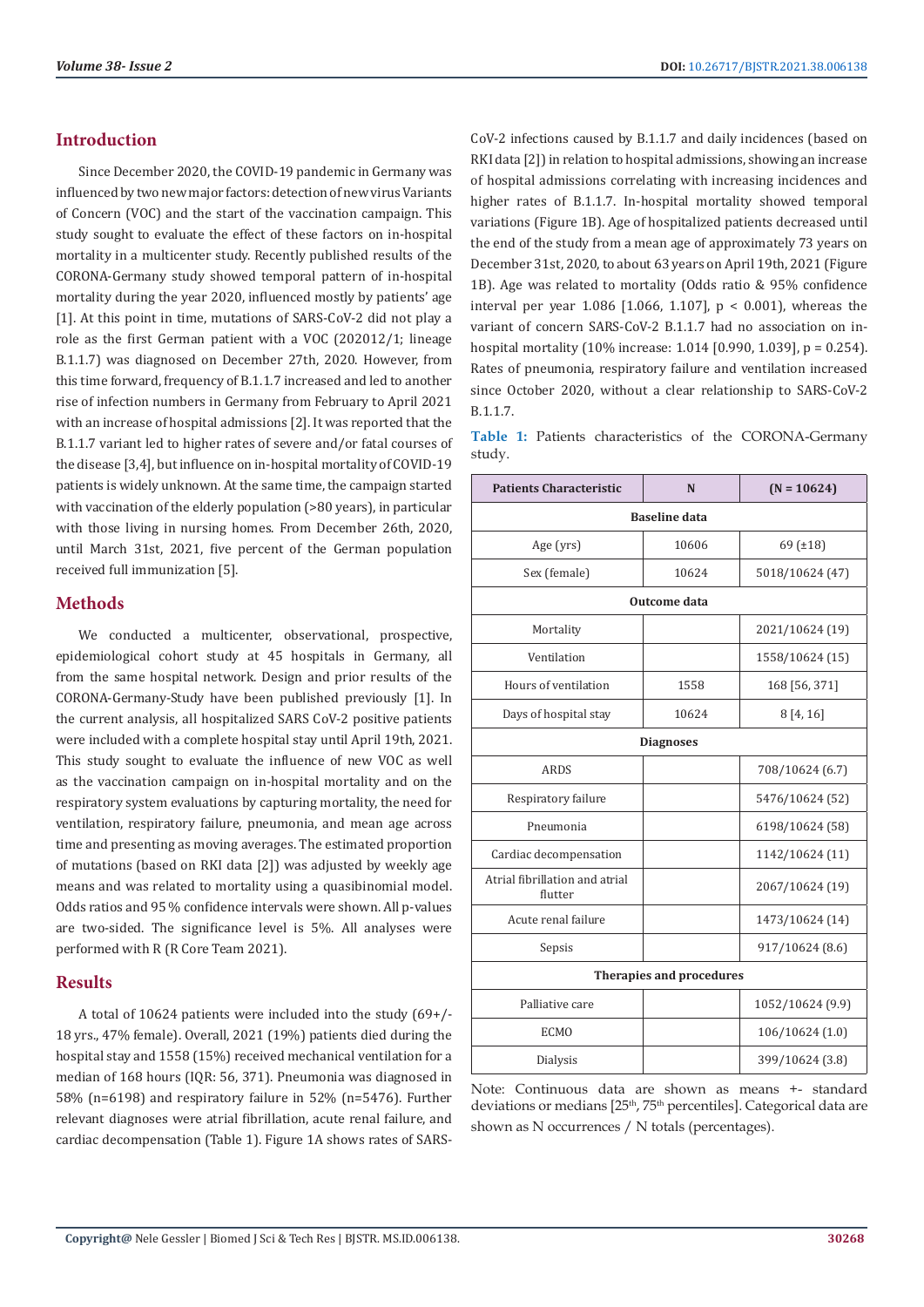

#### **Figure 1:**

a) Daily admissions of COVID-19 patients to the participating 45 centers in 2020/2021 (blue color), daily incidence of Germany in 2020/2021 (red color, data used with kind approval by RKI, [2]), and percentage of SARS-CoV-2 B.1.1.7 (black color, data used with kind approval by RKI, [2]) and is in accordance with the scale of the left (blue) vertical axis.

b) Temporal change of mortality (red color) and age (blue color) with 95% confidence intervals. The black curve represents the proportion of weekly admissions of COVID cases with respect to the week with the most admissions (last week in 2020). As the values are scaled to [0,1] the proportion of admissions is in accordance with the scale of the left (red) vertical axis.

#### **Discussion**

This new analysis of the CORONA-Germany cohort surprisingly shows that the occurrence of B.1.1.7 did not seem to influence in-hospital mortality. Despite increasing prevalence of the VOC B.1.1.7 in Germany, age is still the major risk factor on in-hospital mortality. Vaccination of the elderly most likely led to a shift in admission of a younger patient population to our hospitals, which may explain lower in-hospital mortality rate. Challen et al. reported in a British matched cohort study of 54,906 patients in each arm, that the risk of mortality was increased by infection with B.1.1.7 [3]. Other analyses of 2,245,263 positive SARS-CoV-2 community tests and 17,452 deaths associated with COVID-19 in England showed that B.1.1.7 is not only more transmissible than pre-existing SARS-CoV-2 variants but may also cause more severe illness and higher mortality [4]. Both study designs were different, including high proportions of outpatients with positive SARS-CoV-2 tests regardless of symptoms. This study focused on in-hospital patients only and had high proportions of moderate and severe ill COVID-19 patients with 58% of patients suffering from pneumonia and 52% from respiratory failure. Because of these selection differences, study results were not able to show the hazardous of B.1.1.7 in general, but they indicate that in patients who underwent hospital

admission, existence of VOC B.1.1.7 did not affect in-hospital mortality. The major risk factor for in-hospital mortality was still patients' age.

## **Limitation**

The proportion of SARS-CoV-2 B.1.1.7 infections on the study population was estimated by data available for the general population in Germany detected by the authorities (RKI). The occurrence of B.1.1.7 was adjusted by age, as it is the strongest risk factor for mortality. Other potential risk factors were not included in the analysis. The observational period of patients with a clinically relevant proportion of B.1.1.7. infections >50% was only 6 weeks, which may have been too short to show an effect.

### **Conclusion**

Despite a rise in new VOC (202012/1; lineage B.1.1.7) infections in Germany, in-hospital mortality did not increase. Age remained the major risk factor on mortality in hospitalized COVID-19 patients.

### **Acknowledgment**

The authors thank the study teams for data entry, management and organization. Furthermore, we thank all the physicians and